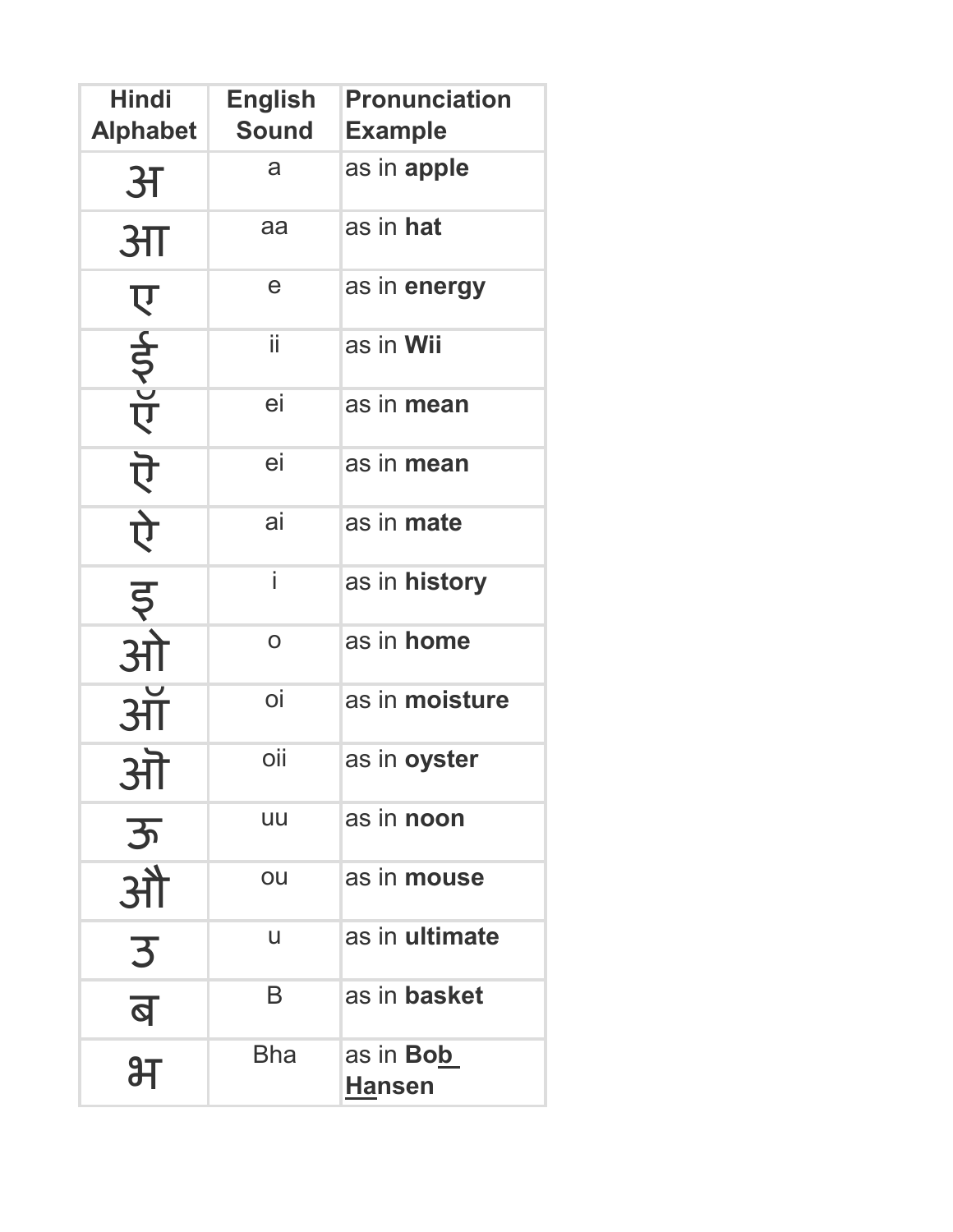| च              | Ca   | as in California                                                               |
|----------------|------|--------------------------------------------------------------------------------|
| छ              | Chha | as in Ri <u>ch</u><br><b>Hansen</b>                                            |
| $\overline{5}$ | Da   | as in <b>Dalila</b>                                                            |
| <u>रु</u>      | Dha  | as in <b>Edwar<u>d</u></b><br><b>Hansen</b>                                    |
| $\Psi$         | Fa   | as in <b>fast</b>                                                              |
| फ़             | Fi   | as in Finland                                                                  |
| ग              | Ga   | as in galaxy                                                                   |
| घ              | Gha  | as in Ghana                                                                    |
| गु             | Ghi  | as in Ghistapo                                                                 |
| ह              | Ha   | as in hand                                                                     |
| ज              | Ja   | as in <b>Jakarta</b>                                                           |
| ╍              | Jha  | as in <b>Jhahan</b>                                                            |
| क              | Ka   | as in <b>Kashmir</b>                                                           |
| ख              | Kha  | as in <b>Khan</b>                                                              |
| ख              | Khi  | as in <b>blac&lt;=""</b><br>u="" style="box-<br>sizing: border-<br>box;">story |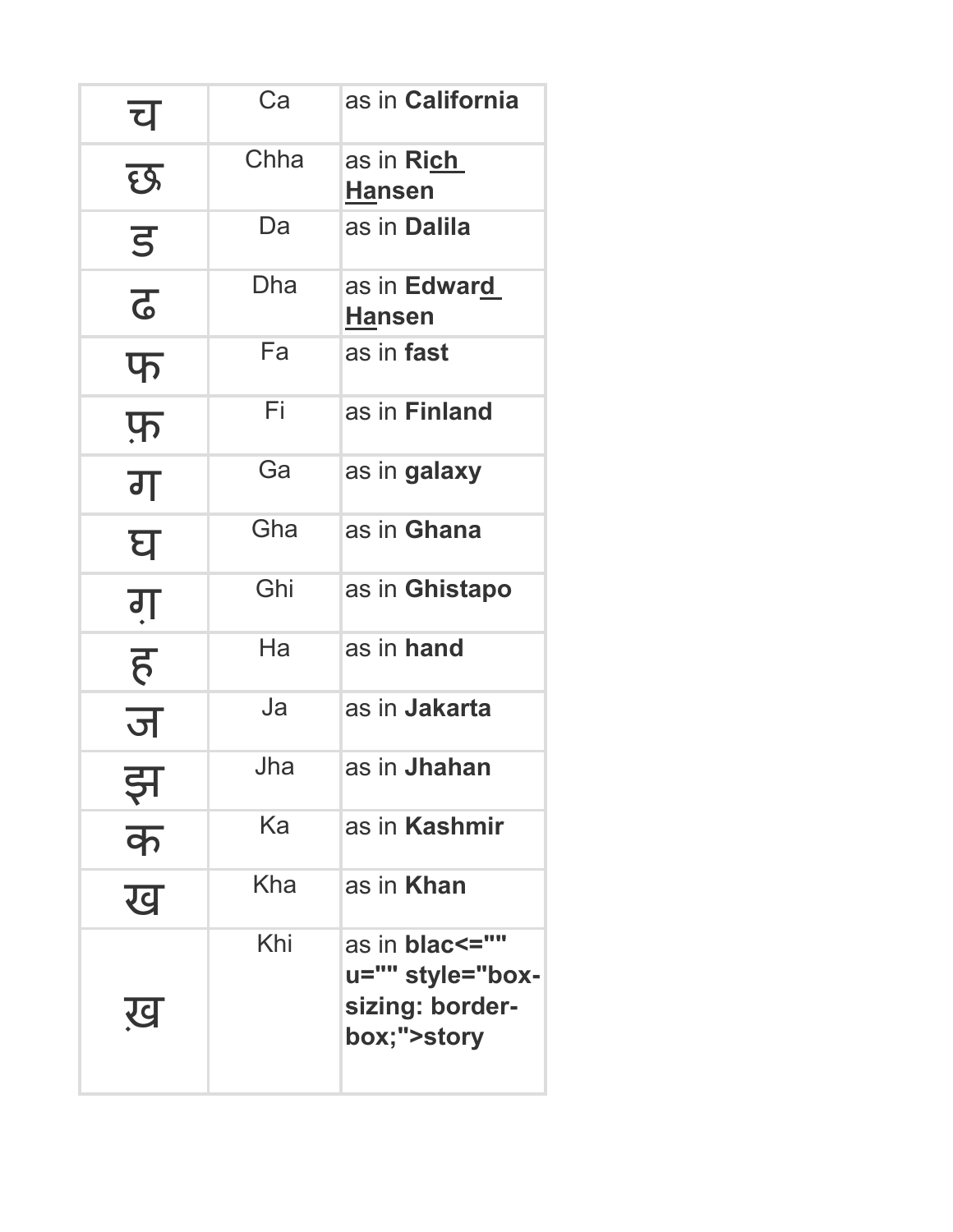| <u>ल</u>                         |            | as in <b>love</b>    |
|----------------------------------|------------|----------------------|
| $\overline{\boldsymbol{\varpi}}$ | Li         | as in link           |
| ऌ                                | Li         | as in military       |
| $\overline{\mathbf{6}}$          | Lii        | as in Lima           |
| ॡ                                | Lii        | as in <b>Bradley</b> |
| म                                | Ma         | as in man            |
| न                                | Na         | as in Namibia        |
| $\overline{5}$                   | N'a        | as in Stan Alan      |
| ञ                                | <b>Nia</b> | as in Niagara        |
| ण                                | <b>Nae</b> | as in Nigeria        |
| <u>न</u>                         | Ni         | as in Nicaragua      |
|                                  | oms        | as<br>in Tom's book  |
| प                                | Pa         | as in Panama         |
| क़                               | Qi         | as in <b>King</b>    |
| $\overline{\mathcal{X}}$         | Ra         | as in rank           |
|                                  | Ri         | as in ring           |
| ऋ<br>ऋ                           | Ri         | as in risk           |